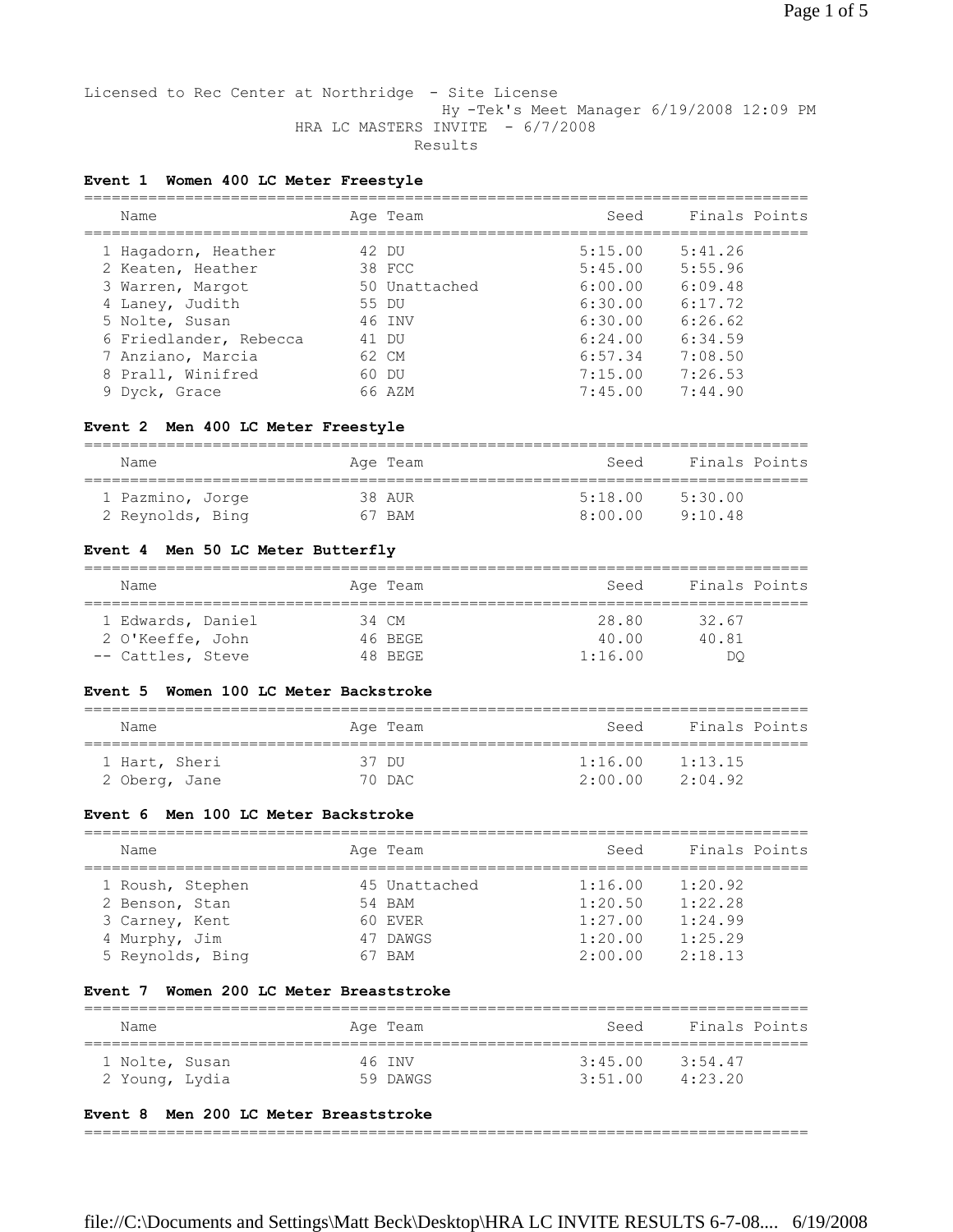| Name           | " Age<br>'l'eam | Finals Points<br>Seed |
|----------------|-----------------|-----------------------|
|                |                 |                       |
| 1 Cox, Michael | ) REGE<br>30.   | $3:01.00$ $3:07.80$   |

### **Event 9 Women 50 LC Meter Freestyle**

| Name                | Age Team | Seed  | Finals Points |
|---------------------|----------|-------|---------------|
| 1 Hart, Sheri       | 37 DU    | 30.00 | 30.15         |
| 2 Rosener, Karen    | 54 FCC   | 32.00 | 32.37         |
| 3 Hagadorn, Heather | 42 DU    | 32.00 | 34 85         |

# **Event 10 Men 50 LC Meter Freestyle**

| Name             | Age Team | Seed  | Finals Points |
|------------------|----------|-------|---------------|
|                  |          |       |               |
| 1 Scott, Greg    | 48 HR    | 27.00 | 26.96         |
| 2 Pazmino, Jorge | 38 AUR   | 29.35 | 29.71         |
| 3 O'Keeffe, John | 46 BEGE  | 35.00 | 34.12         |
| 4 Murphy, Jim    | 47 DAWGS | 33.00 | 34.18         |
| 5 Cattles, Steve | 48 BEGE  | 41.00 | 44.28         |

# **Event 11 Women 100 LC Meter Butterfly**

| Name                                | Age Team           | Seed               | Finals Points      |
|-------------------------------------|--------------------|--------------------|--------------------|
| 1 Keaten, Heather<br>2 Young, Lydia | 38 FCC<br>59 DAWGS | 1:55.50<br>1:45.19 | 1:39.61<br>2:10.21 |

# **Event 12 Men 100 LC Meter Butterfly**

| Name              | Age Team      | Seed    | Finals Points |
|-------------------|---------------|---------|---------------|
| 1 Edwards, Daniel | 34 CM         | 1:07.00 | 1:07.01       |
| 2 Roush, Stephen  | 45 Unattached | NͲ      | 1:23.05       |

### **Event 13 Women 200 LC Meter Backstroke**

| Name              | Age Team | Seed                | Finals Points |
|-------------------|----------|---------------------|---------------|
| 1 Anziano, Marcia | 62 CM    | $4:15.20$ $4:26.21$ |               |

# **Event 14 Men 200 LC Meter Backstroke**

| Name                               | Age Team          | Finals Points<br>Seed                            |
|------------------------------------|-------------------|--------------------------------------------------|
| 1 Cox, Michael<br>2 Reynolds, Bing | 30 BEGE<br>67 BAM | 2:39.05<br>2:39.00<br>4:10.00<br>$4 \cdot 48$ 71 |

### **Event 15 Women 200 LC Meter IM**

| Name                   | Age Team      | Seed    | Finals Points |
|------------------------|---------------|---------|---------------|
| 1 Friedlander, Rebecca | 41 DU         | 3:07.00 | 3:07.65       |
| 2 Hagadorn, Heather    | 42 DU         | 2:50.00 | 3:14.43       |
| 3 Warren, Margot       | 50 Unattached | 3:30.00 | 3:22.23       |
| 4 Young, Lydia         | 59 DAWGS      | 3:33.75 | 4:04.06       |
| 5 Prall, Winifred      | 60 DU         | 4:20.00 | 4:06.29       |
| 6 Oberg, Jane          | 70 DAC        | 4:00.00 | 4:12.03       |
| 7 Dyck, Grace          | 66 AZM        | 4:10.00 | 4:12.70       |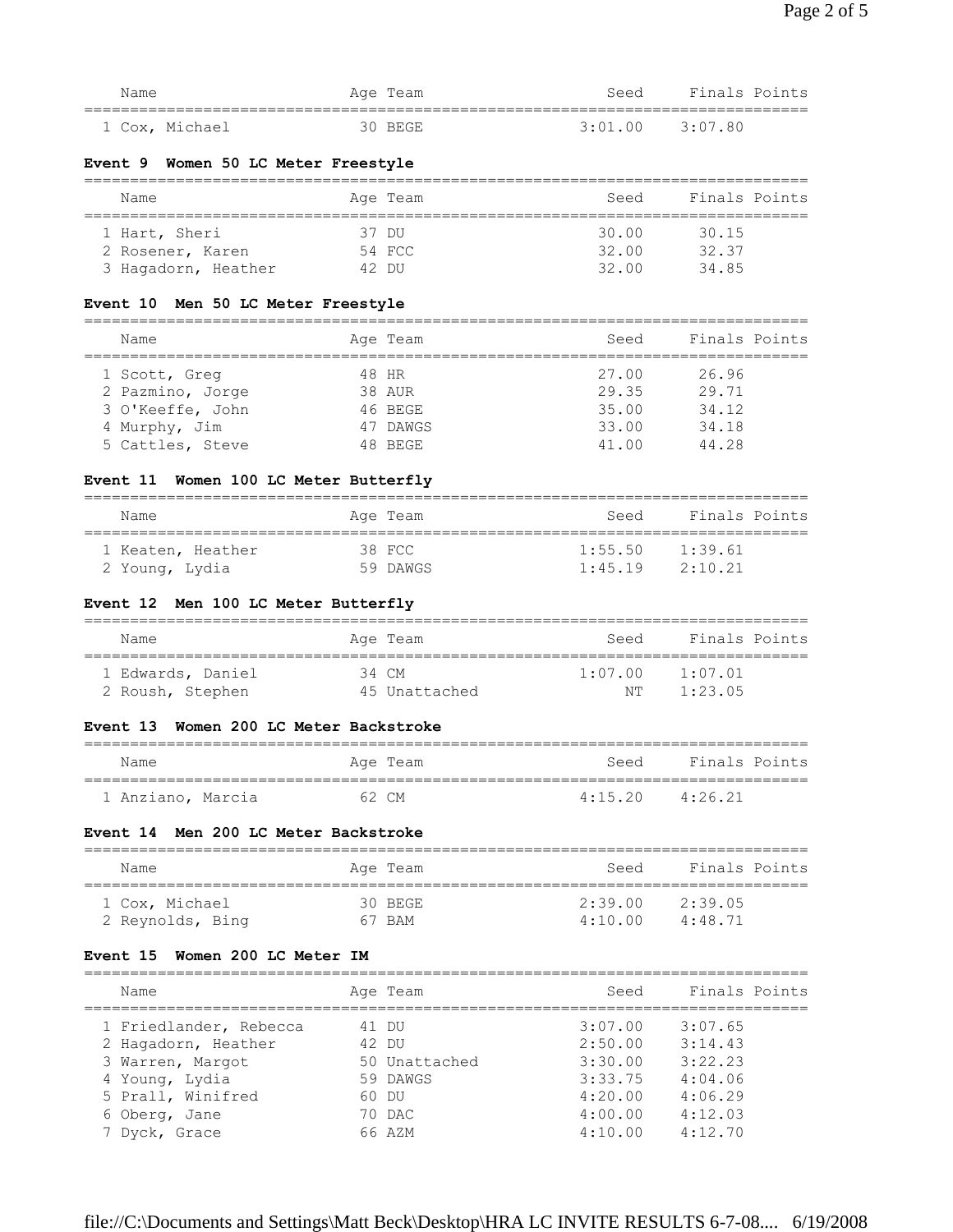#### **Event 16 Men 200 LC Meter IM**

| Name             | Age Team      | Seed                | Finals Points |
|------------------|---------------|---------------------|---------------|
| 1 Roush, Stephen | 45 Unattached | $2:45.50$ $3:03.26$ |               |

### **Event 17 Women 50 LC Meter Breaststroke**

| Name                                | Age Team          | Seed           | Finals Points  |
|-------------------------------------|-------------------|----------------|----------------|
| 1 Melrose, Heather                  | 34 THOR<br>46 TNV | 45.49<br>46.00 | 50.12<br>50.50 |
| 2 Nolte, Susan<br>-- Rosener, Karen | 54 FCC            | 42.50          | DO             |

#### **Event 18 Men 50 LC Meter Breaststroke**

| Name           | Age Team | Seed  | Finals Points |
|----------------|----------|-------|---------------|
| 1 Scott, Greg  | 48 HR    | 34.50 | 3434          |
| 2 Benson, Stan | 54 BAM   | 40 00 | 43.22         |

# **Event 19 Women 100 LC Meter Freestyle**

| Name            |                   | Age Team | Seed    | Finals Points |  |
|-----------------|-------------------|----------|---------|---------------|--|
|                 |                   |          |         |               |  |
| 1 Hart, Sheri   |                   | 37 DU    | 1:09.50 | 1:07.06       |  |
| 2 Eden, Kim     |                   | 39 FCC   | 1:09.00 | 1:10.77       |  |
|                 | 3 Keaten, Heather | 38 FCC   | 1:09.50 | 1:17.69       |  |
| 4 Laney, Judith |                   | 55 DU    | 1:29.00 | 1:26.00       |  |

### **Event 20 Men 100 LC Meter Freestyle**

| Name                |    | Age Team      | Seed    | Finals Points |
|---------------------|----|---------------|---------|---------------|
| 1 Edwards, Daniel   |    | 34 CM         | 1:01.00 | 1:01.73       |
| 2 Pazmino, Jorge    |    | 38 AUR        | 1:04.63 | 1:06.76       |
| 3 Roush, Stephen    |    | 45 Unattached | 1:06.80 | 1:14.05       |
| 4 Murphy, Jim       |    | 47 DAWGS      | 1:12.00 | 1:18.00       |
| 5 O'Keeffe, John    |    | 46 BEGE       | 1:11.00 | 1:19.38       |
| 6 O'Sullivan, Chris |    | 33 DU         | 59.50   | 1:27.33       |
| 7 Reynolds, Bing    | 67 | ' BAM         | 1:55.00 | 1:58.40       |
| 8 Cattles, Steve    |    | 48 BEGE       | 1:45.00 | 2:02.82       |

# **Event 21 Women 200 LC Meter Butterfly**

| Name           | Age Team | Finals Points<br>Seed |
|----------------|----------|-----------------------|
|                |          |                       |
| 1 Young, Lydia | 59 DAWGS | 4:00.47<br>4:46.21    |

### **Event 22 Men 200 LC Meter Butterfly**

| Name                                  | Age Team | Seed                | Finals Points |
|---------------------------------------|----------|---------------------|---------------|
| 1 Carney, Kent                        | 60 EVER  | $3:35.00$ $3:30.21$ |               |
| Event 23 Women 50 LC Meter Backstroke |          |                     |               |
| Name                                  | Age Team | Seed                | Finals Points |

===============================================================================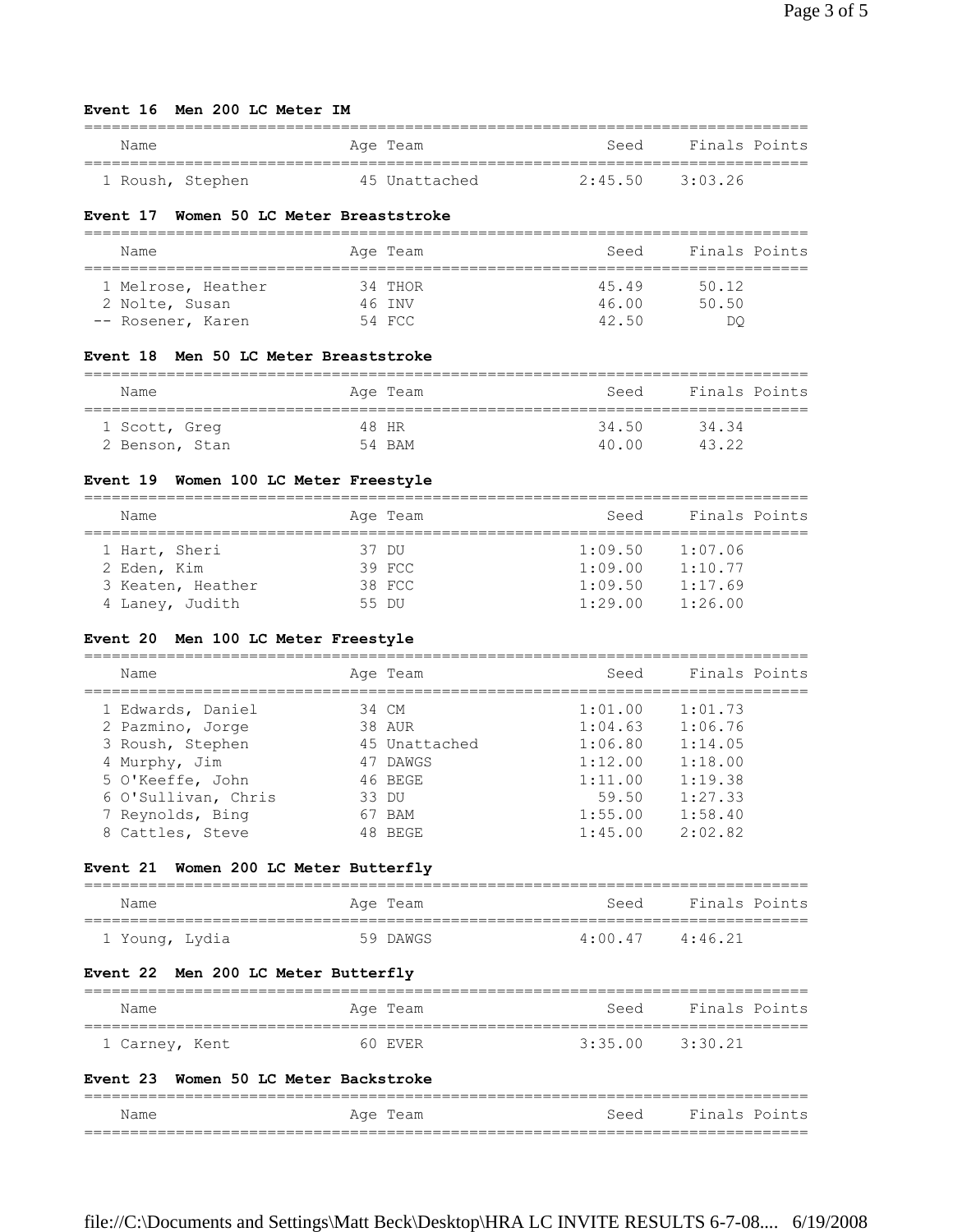| 1 Hart, Sheri | 37 DU  | 33.95<br>34.50 |  |
|---------------|--------|----------------|--|
| 2 Eden, Kim   | 39 FCC | 39.09<br>NT    |  |

### **Event 24 Men 50 LC Meter Backstroke**

| Name             | Age Team | Seed    | Finals Points |
|------------------|----------|---------|---------------|
| 1 Benson, Stan   | 54 BAM   | 35.70   | 37.45         |
| 2 Carney, Kent   | 60 EVER  | 42.00   | 40.18         |
| 3 Murphy, Jim    | 47 DAWGS | 37.00   | 40.21         |
| 4 Reynolds, Bing | 67 BAM   | 55.00   | 59.54         |
| 5 Cattles, Steve | 48 BEGE  | 1:16.00 | 1:45.44       |

# **Event 25 Women 100 LC Meter Breaststroke**

| Name               | Age Team | Finals Points<br>Seed |
|--------------------|----------|-----------------------|
| 1 Melrose, Heather | 34 THOR  | 1:40.24<br>1:46.66    |

### **Event 26 Men 100 LC Meter Breaststroke**

| Name             | Age Team | Seed    | Finals Points |
|------------------|----------|---------|---------------|
| 1 Scott, Greq    | 48 HR    | 1:17.00 | 1:15.29       |
| 2 O'Keeffe, John | 46 BEGE  | 1:33.00 | 1:44.96       |

# **Event 27 Women 200 LC Meter Freestyle**

| Name              | Age Team      | Seed    | Finals Points |  |
|-------------------|---------------|---------|---------------|--|
| 1 Eden, Kim       | 39 FCC        | 2:30.00 | 2:40.83       |  |
| 2 Keaten, Heather | 38 FCC        | 2:30.70 | 2:52.70       |  |
| 3 Warren, Margot  | 50 Unattached | 2:48.50 | 2:56.82       |  |
| 4 Laney, Judith   | 55 DU         | 3:15.00 | 3:03.60       |  |

# **Event 28 Men 200 LC Meter Freestyle**

| Name              | Age Team      | Seed    | Finals Points |
|-------------------|---------------|---------|---------------|
| 1 Scott, Greg     | 48 HR         | 2:16.00 | 2:18.61       |
| 2 Edwards, Daniel | 34 CM         | 2:12.00 | 2:19.54       |
| 3 Pazmino, Jorge  | 38 AUR        | 2:25.85 | 2:35.83       |
| 4 Roush, Stephen  | 45 Unattached | 2:33.00 | 2:48.27       |
| 5 O'Keeffe, John  | 46 BEGE       | 2:46.00 | 3:14.56       |

# **Event 29 Women 1500 LC Meter Freestyle**

| Name                                  |       | Age Team      | Seed                 | Finals Points        |
|---------------------------------------|-------|---------------|----------------------|----------------------|
| 1 Eden, Kim<br>2 Friedlander, Rebecca | 41 DU | 39 FCC        | 24:00.00<br>21:37.00 | 21:45.50<br>22:07.64 |
| 3 Hart, Sheri                         | 37 DU |               | NT.                  | 22:19.96             |
| 4 Hagadorn, Heather                   | 42 DU |               | 21:30.00             | 22:37.76             |
| 5 Keaten, Heather                     |       | 38 FCC        | 23:15.00             | 23:41.20             |
| 6 Warren, Margot                      |       | 50 Unattached | 23:40.00             | 24:34.87             |
| 7 Laney, Judith                       | 55 DU |               | 24:40.00             | 25:04.09             |
| 8 Oberg, Jane                         |       | 70 DAC        | 28:00.00             | 28:58.79             |
| 9 Dyck, Grace                         |       | 66 AZM        | 30:00.00             | 30:50.13             |

# **Event 30 Men 1500 LC Meter Freestyle**